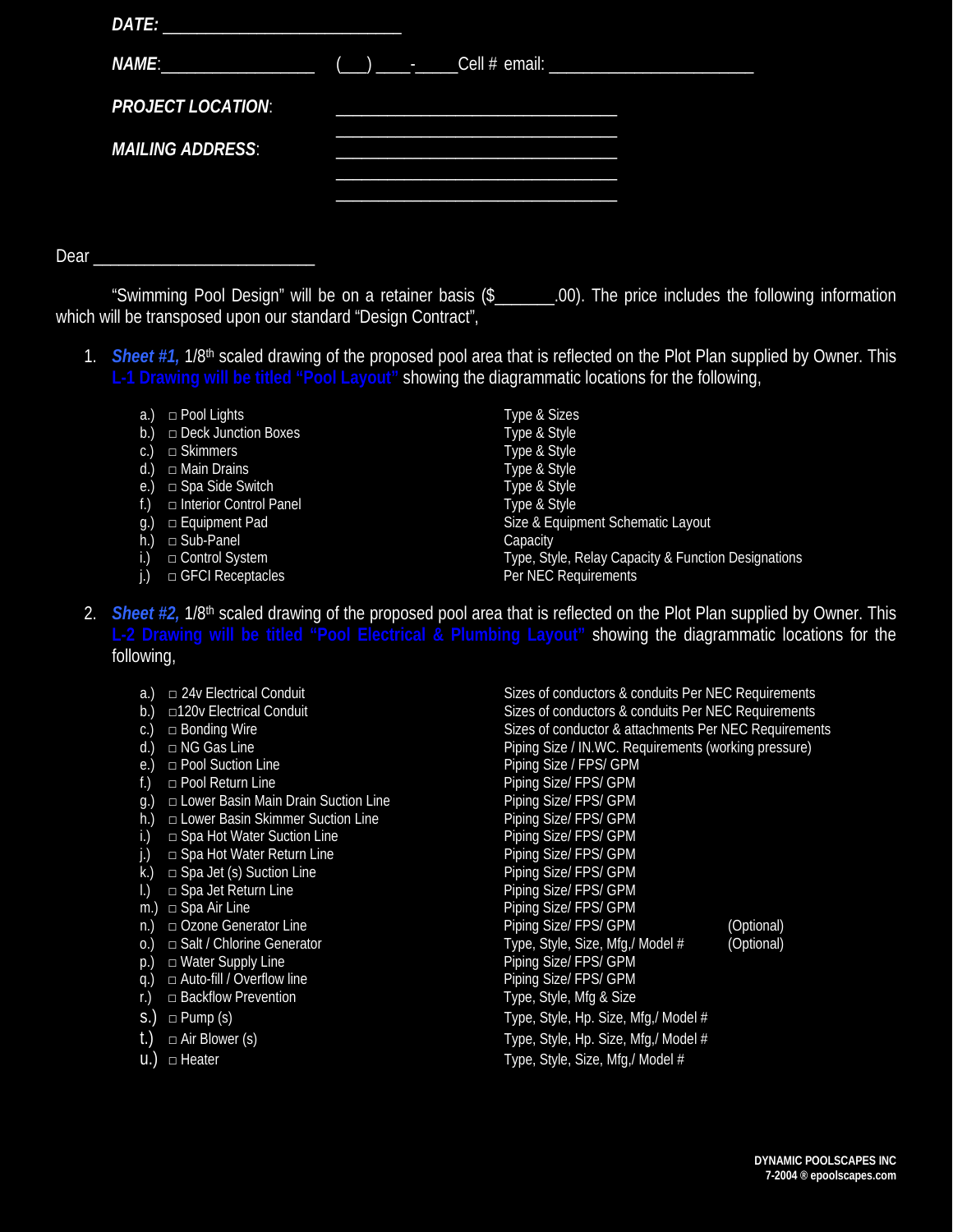*(Continued page 2)*

- 3. *Sheet #3,* 1/8th scaled drawing of the proposed pool area that is reflected on the Plot Plan supplied by Owner. This **L-3 Drawing will be titled "Mandated Safety Requirements Layout"** showing the diagrammatic locations for the following,
	-
	-
	-
	-

a.)  $\Box$  Door Alarms Type, Style, Hp. Size, Mfg,/ Model # b.) □ Fencing Height & clearances requirements c.) □ Self Closing Gates **Directional & height requirements** d.) 
□ Safety Tempered Glass Proximity to water environment requirements

- 4. *Sheet #4,* Not to Scaled "Construction Details" of the proposed pool that is reflected on the Plot Plan supplied by Owner. This **L-4 Drawing will be titled "Construction Details"** showing the diagrammatic intentions for installation for several components as follows,
	-
	-
- 
- a.) □ Lights contract the set of the set of the set of the set of the set of the set of the set of the set of the set of the set of the set of the set of the set of the set of the set of the set of the set of the set of t  $\mathfrak{g}$ .)  $\Box$  Raised Bond Beam Topical Applications
- c.)  $\Box$  Equipment Pad h.)  $\Box$  Spa Jets
- 
- d.) □ Pool Bottom, Lower Basin Bottom, Steps, Swim-outs configurations i.) □ Other non-engineered elements (optional)
- 5. *Sheet #5,* Non-scaled "Construction Specifications" of the proposed pool that is reflected on the Plot Plan supplied by Owner. This **L-5 Drawing will be titled "Construction Specification"** describing the finer intentions for installation as follows,
	- a.) □ Concrete Flatwork (Load Design, Ready Mix Supply / Delivery Timeframes, Crew Strengths & Production Capacities)
	- b.) □ Plumbing System (Hydraulics / Flow Rates, Trenching & Piping Placements, Mfg. Recommendations)
	- c.) □ Drainage Network (Historical In flow Precipitation Rates, Surface Flow Calculations, Open Grate Space, Piping Sizes)
	- $(d)$   $\Box$  Electrical System (Operational Load Calculations, NEC, AVL %, Conduit Installation)
- 6. *Sheet #6,* Non-scaled "Standard Steel Reinforcement Schedule" of the proposed pool that is reflected on the Plot Plan supplied by Owner. This **L-6 drawing will be titled "Standard Steel Reinforcement Schedule"** (SSRS) describing the finer intentions for the structural reinforcement. A "WET STAMP" copy will be supplied (produced by Neil Anderson & Associates Inc.) and will be inclusive of a Standard Steel Reinforcement "Boiler Plate" set of steel erecting details.
- 7. *Sheet #7,* Itemized **8.5" x 11.0" Proposal and "Billing of Quantities" (BOQ)** reflecting a quantification of the accumulative assembly of construction elements. This framework provides a defined qualification for the total requirements, thus allowing comparative analyses to be performed during the biding process. This tool establishes a basis for real measurements to be derive among any selected contenders and provides a more comprehensive result which in turn affords the Owner with much greater clarity for what is included and or excluded.

# **EXCLUSIONS OF SERVICES;**

- Geotechnical Engineering **Seismic Influences Analysis** Seismic Influences Analysis
- 
- 
- 
- 

Soils Testing<br>
Site Suitability Assessments / Studies<br>
Specialty Electrical Engineering (beyond Sheet L-6 (SSS)<br>
Specialty Electrical Engineering (beyo Specialty Electrical Engineering (beyond Sheet L-2) • Surface Drainage analysis **Exercise Surface Drainage analysis** Hydro-static Drainage analysis • Safety CA-OSHA Guidelines Any extended service beyond those described herein

If you wish to bid the job out we will can provide (3) three copies of completed drawings for that purpose.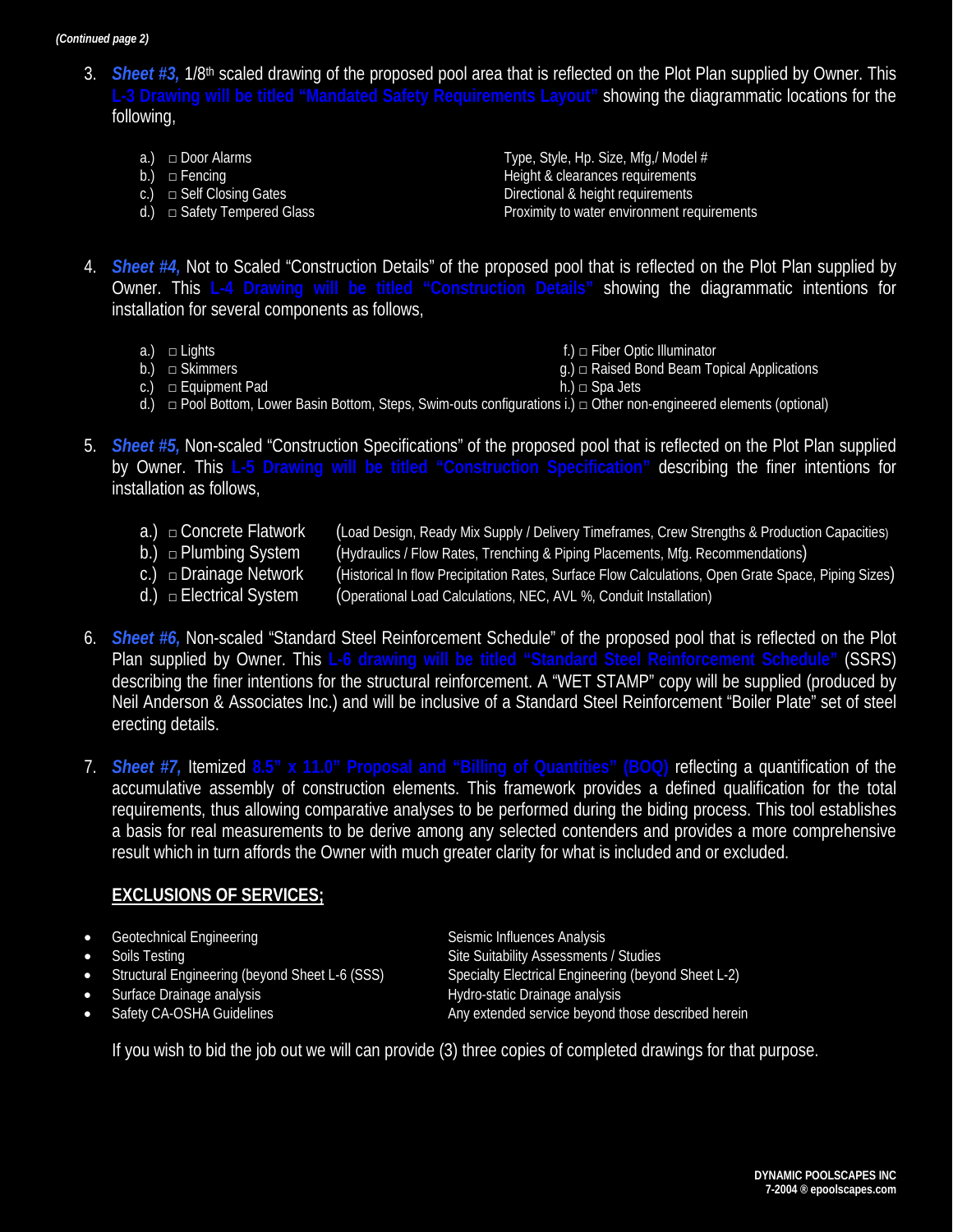#### *(Continued page 3)*

In today's swimming pool building environment, sales presentations usually don't commit a level of full accountability for construction practices and standards that can provide homeowners with real measurable differences. Real differences in swimming pool construction exist and it is these obscure differences that often get lost in an arena of price grinding and sales hype. The following are just a few elements of swimming pool construction that can provide a cheaper pool that will end up costing you much more in the long run:

- **Longer turnover durations (Cycle turns of 6-10 hours per day)**
- **Averaging or guessing at the hydraulic requirements**
- **Oversize pumping and undersized plumbing systems (High Electrical Consumption)**
- **Over filtration (D.E. & Cartage replacement costs)**
- **Undersized wire for total operational conditions (Voltage loss = lost KW)**
- **Inadequate suction to return ratio (Skimmers & Returns Surface Circulation)**
- **Inflexible control system**
- 

These elements and others are not generally defined by swimming pool builder's plans nor are they identifiable requirements within the Uniform Building Code (UBC) standards. In building *production style swimming pools,* the obligation of expressing greater definition on plans should be the responsibility of your salesperson. These responsibilities should encompass spending enough orientation time in which to weave the desires of an <u>individual</u> client's requirements through the process of an elevated understanding for the possibilities. An individual approach generally conflicts with a "cookie cutter" approach to production sales. Cookie cutters are designed to streamline sales and production while squeezing your pool into their framework.

Production sales approaches often capture greater market share on the perception of a *lower price* . The reality is that the price you are getting will include a five to ten percent sales commission for the salesperson plus as much as fifteen percent minimum profit margin required by the production builder. This can consume as much *25%* of *your pool-building budget* before you ever get started**!!!** 

This scenario often forces the production builder to solicit pricing from an array of sub-contractors competing for pieces of your project. In such an environment, each sub-contractor must be low bidder in order to secure the work. Therefore, he/she certainly can't make you the beneficiary of a more sophisticated approach when lowest pricing defines the **"limits of intentions"** rather than the "potential for capability".

It is your choice to benefit from a fully anticipated approach to the construction of your swimming pool or hope someone can fulfill an undefined commitment with **75%** of your pool budget. It is your obligation to discover where your dollars are being applied and your responsibility to hold your salesperson accountable. Our clients are required to be involved and therefore as consumers they will need to take a little more time to become familiar with the choices and consequences of those decisions. If we are to meet your expectations then, those expectations will require identification.

A pool design starts with shape and should continue with the other very important layers of designing that represent the requirements for delegating the intricacies to the many tradespersons that will be involved. A one page drawing can't possible convey a meaningful approach to;

- *L-1 Drawing will be titled "Pool Layout"*
- *L-2 Drawing will be titled "Pool Electrical & Plumbing Layout"*
- *L-3 Drawing will be titled "Mandated Safety Requirements Layout"*
- *L-4 Drawing will be titled "Construction Details"*
- *L-5 Drawing will be titled "Construction Specification"*
- *L-6 drawing will be titled "Standard Steel Reinforcement Schedule"*
	-

We provide bench marks for *structural reinforcement engineering*, *electrical engineering load calculations*, *hydraulic engineering calculations* for pump / piping size & capacities, *elevation transitions* and a written specification in order to articulate the *true meaning* for the intended level of *commitment* necessary in building a quality outdoor environment. When offered a Free Plan ask yourself, who benefits from the absence of a define commitment and how much clearer will the hidden picture within the puzzle become when realizing there are missing pieces.

We would like to add that during your selection process of contractor's we realize that there is a market for both custom and production builders. We wish you to identify us, as a *Custom Builder* focused on delivering a product that is commensurable with our credentialed knowledge. We desire participation in projects like yours where these attributes have a need for application. Engineered solutions involving soil composition, reinforced concrete, drainage, irrigation, lighting, wet / dry utilities and swimming pool infrastructure doesn't cost our clients, it pays those willing to measure the differences between *hype Vs fact*. A summation of this point can be gained through the following statement,

# *"Experience is what you get when you didn't get what you paid for."*

In a final note during your solicitation process and interviews of prospective swimming pool builders, you may wish to evaluate these candidates's acquired knowledge and weigh any perceived contributions of value against the possession of verifiable credentials.

# **LICENSING & CERTIFICATIONS:**

- 
- 
- 
- 
- 
- 
- 

# **APPLICATIONS & DISCIPLINES**

• GENERAL ENGINEERING #626207 GEOTECHNICAL & STRUCTURAL ENGINEERING • C-53 SWIMMING POOL BUILDER EXCAVATION, REINFORCEMENT, PLUMBING, ELECTRICAL • C-27 LANDSCAPE CONSTRUCTION PLANTINGS, IRRIGATION, MASONRY, CONCRETE ● CERTIFIED POOL OPERATOR (CPO) WATER CHEMISTRY, HEALTH STANDARDS<br>● CERTIFIED IRRIGATION MANAGER #1112 (CIM) PUMPING & PIPING HYDRAULICS, ELECTRI PUMPING & PIPING HYDRAULICS, ELECTRICAL ENGINEERING GENESIS III DESIGN GRADUATE LEVEL I & II ADVANCED SWIMMING POOL NOMENCLATURES • JANDY CERTIFIED HEATERS & CONTROLS JANDY PRO EDGE PROGRAM CERTIFICATIONS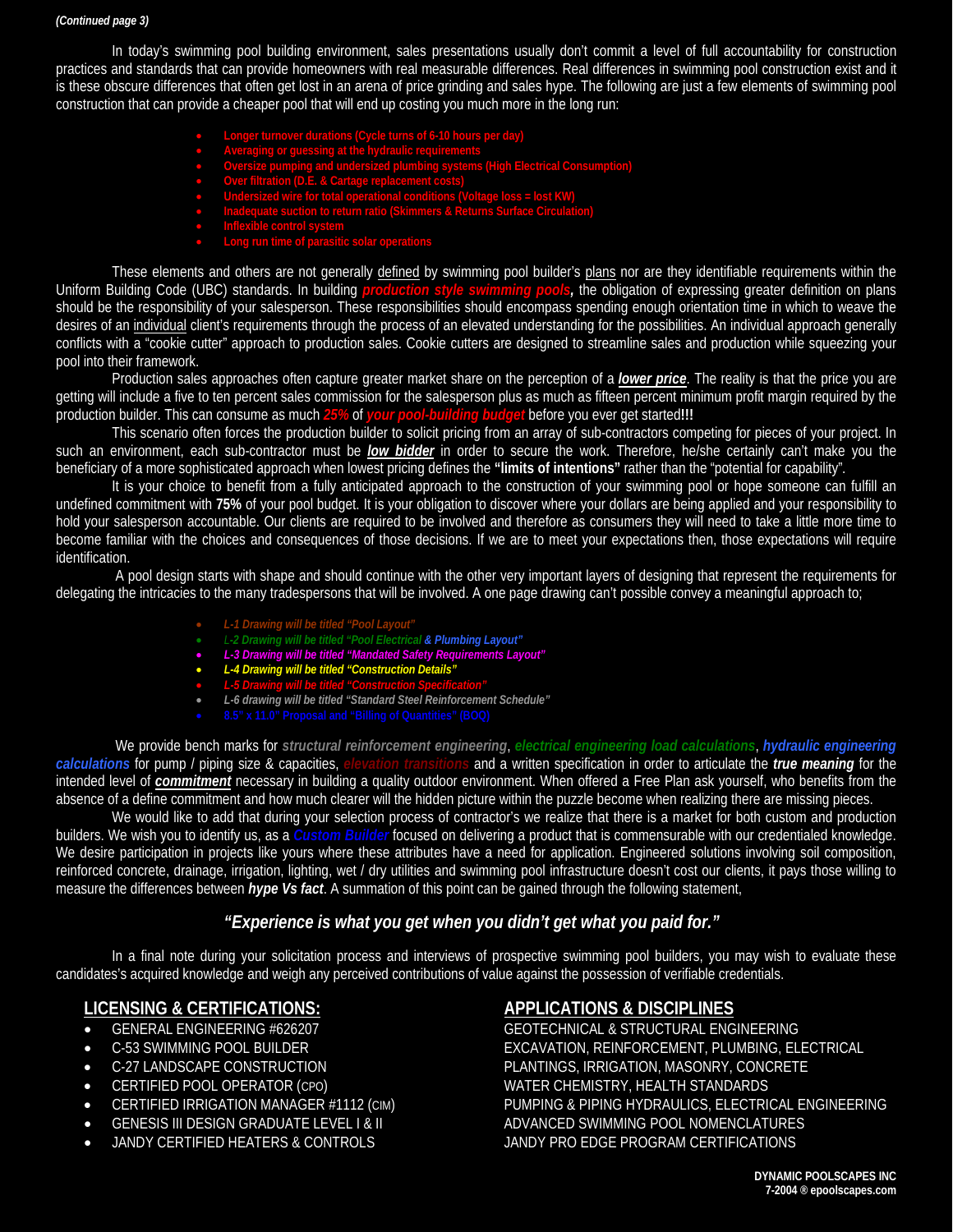# **MEASURING IMPORTANT DIFFERENCES**

When attempting to create a "Yardstick" of measurement between pool builders realize shape is only the beginning to a well planned design concept. The obscure elements of design involving the often hidden components such as the plumbing system can have a far greater impact on the functionality and operational cost over the life of your pool.

#### **QUESTIONS TO ASK**;

- How many Main Drains will my pool have and what size is the plumbing?
- How many Skimmer will my pool have and what size is the plumbing?
- What is the overall distance between my pool equipment pad and the actual pool?

**Note: If your pool builder can't answer these questions upon presenting a design you can assume the intentions were to be vague.**

### **How does more cost less?**

In calculating the requirements for a swimming pool's pumping system several elements must be considered. The quantities of these "inlet" devices in combination with piping distances and piping sizes all have a restrictive value on the movement of a given desired quantity of water and this is referred to as the "negative suction lift requirement (NSL)". Essentially the impeller is designed to draw water from the inlet size and then push water out of the outlet side. The more efficient this is done according to the pump design the less electricity is used during the pumping process.

**QUESTIONS TO ASK**;

- What horsepower rating is my pump and why has that size been selected?
- How many hours per day will I need to operate my filtering system?
- What is the Kilowatt electrical consumption and designed water flow rate of my pumping system?
- What will my pool cost to operate, monthly, yearly and over it's lifetime?

#### **Note: If your pool builder can't answer these questions upon presenting a design a crucial component of the design is missing.**

### **What role does the pumping system play?**

The sizing of a swimming pool pump (1 hp., 11/2 hp, 2 hp and so on) should have a corresponding relationship with the skimmers, main drains, return lines, equipment selection and other key components of the swimming pool.

Skimmers and Main Drains are plumbed into the suction side of a pump. The suction side of the pump draws water from the pool by reducing the atmospheric pressure (14.7 P.S.I. @ sea level) inside the piping system (atmospheric pressure is the weight of earths atmosphere on the globe). This process is attempting to create a vacuum by lowering the earth's atmospheric pressure inside the piping system and causing the water inside the pipe to become drawn to the void of atmospheric pressure created by the pump's impeller. The objective is to lower the atmospheric pressure in order to draw the water to the pump head but, not actually create a complete vacuum. If, the restrictions in the plumbing system are to great it will cause excessive "friction losses" creating a vacuum and this can result in a destructive condition called "cavitations".

#### **QUESTIONS TO ASK**;

- What is the negative suction lift requirement for my pool?
- What are the total friction losses through the entire filtering system, suction to return?
- What is the electrical efficiency percentage rating of my pump at the designed flow rates?

**Note: If you don't get a straight answer from your pool builder on these questions, you probably won't like your future electric bills.**

# Are you going to feed a bandit?

How much water can be drawn in and pushed out efficiently has several variables. The Pumping horsepower, impeller design, piping sizes and piping distances, quantities of fittings, specific equipment, elevations +/- together with the level of filtration applied and the status of clean filtering during operation all play a role. Harmonizing hydraulic balance within the plumbing system allows a determination to be gained as to pump selection not the other way around. In order to select the correct pump an understanding for the engineering principals involved must be gained, calculated and anticipated. The over consumption of electricity from an improperly designed pumping system can equate to thousands of dollars of wasted money over the life of a swimming pool. Another bandit of energy is the under sizing of the main electrical conductor, the wire run between the pool equipment sub-panel and the main electrical panel. This calculation is much like the friction losses in a plumbing system with a key note being that the voltage losses are after your electric meter so you are paying for the loss of kilowatt usage even before you have a chance to put it to good use.

**QUESTIONS TO ASK**;

- What is the percentage of voltage loss during operational function of the filtering system and the pool cleaner?
- What gauge wire has been specified and what is the distance of the entire wire run?
- What is the electrical efficiency percentage rating of my pump at the designed flow rates?

**Note: If your pool builder can't answer these questions upon presenting a design, you probably won't like your future electric bills either.**